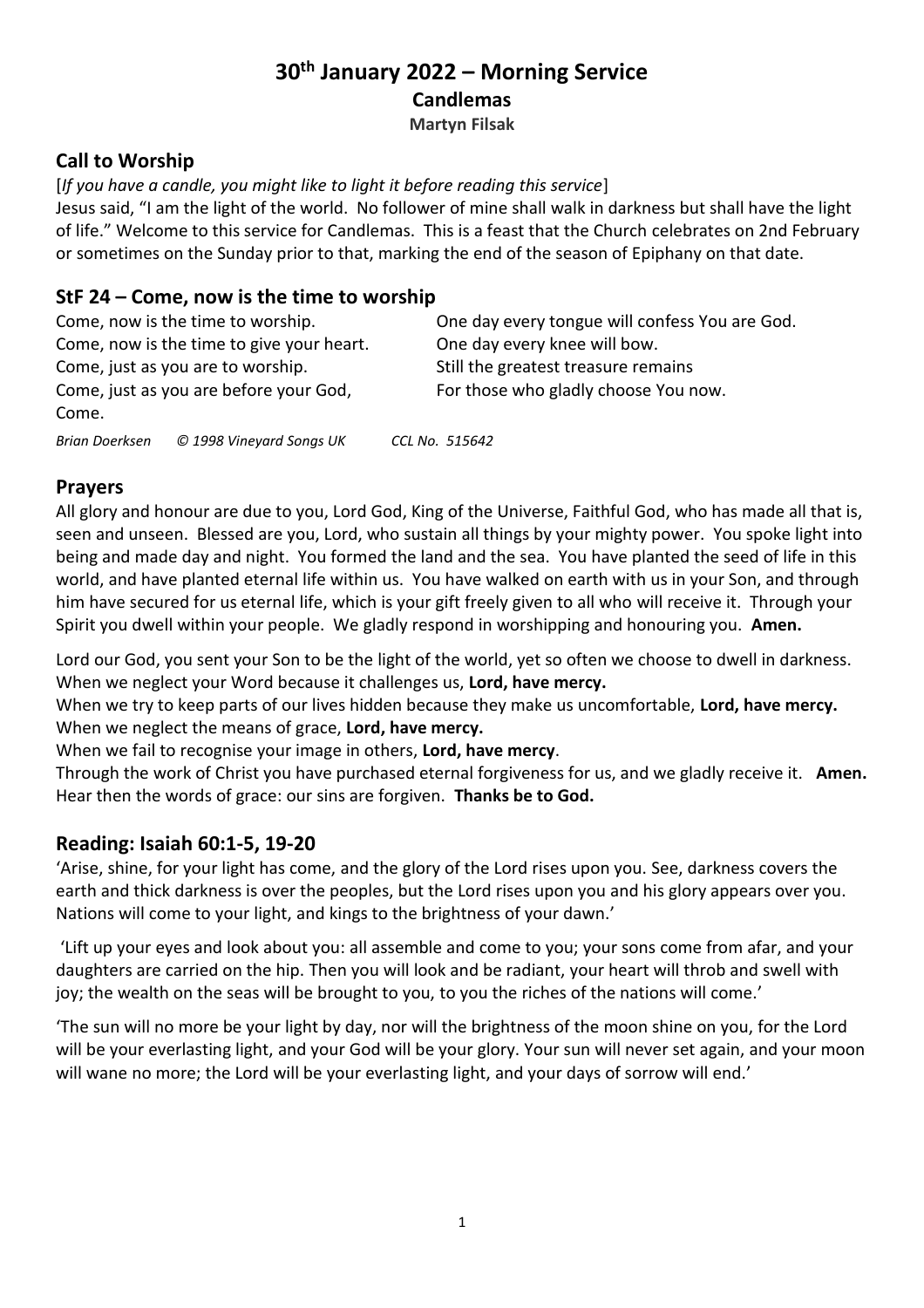### **StF 231 – The silent stars shine down on us**

- 1) The silent stars shine down on us With bright but sightless eye, Unmindful of our little earth, Of us who live and die. Are we but grains of stranded sand Beside a cosmic sea That lie unvalued and unseen In such immensity?
- 2) Creator of all stars, you came To grace our transient race. In Christ you spoke a Word that broke The silences of space. Still through that Word you call our hearts To know that we are known, To trust we do not walk through time Unvalued and alone.
- 3) We see the star the wise men saw And hope again is stirred. We track the footprints left in time By your incarnate Word. We see them climb a lonely hill Where Love is left to die - The Love that formed the farthest star And hears the faintest cry.
- 4) O Christ, the bright and morning Star Whose radiance does not fade, Whose glory filled the universe Before the planets played: Come, heal our hearts of blinding doubt Till faith shall end in sight. Shine down upon our darkened earth And conquer sin's long night.

*Herman G Stuempfle Jr © 1997 GIA Publications CCL No. 515642*

#### **Reading: Luke 2:22-38**

When the time came for the purification rites required by the Law of Moses, Joseph and Mary took him to Jerusalem to present him to the Lord (as it is written in the Law of the Lord, 'Every firstborn male is to be consecrated to the Lord'), and to offer a sacrifice in keeping with what is said in the Law of the Lord: 'a pair of doves or two young pigeons'.

Now there was a man in Jerusalem called Simeon, who was righteous and devout. He was waiting for the consolation of Israel, and the Holy Spirit was on him. It had been revealed to him by the Holy Spirit that he would not die before he had seen the Lord's Messiah. Moved by the Spirit, he went into the temple courts. When the parents brought in the child Jesus to do for him what the custom of the Law required, Simeon took him in his arms and praised God, saying:

'Sovereign Lord, as you have promised, you may now dismiss your servant in peace. For my eyes have seen your salvation, which you have prepared in the sight of all nations: a light for revelation to the Gentiles, and the glory of your people Israel.'

The child's father and mother marvelled at what was said about him. Then Simeon blessed them and said to Mary, his mother: 'This child is destined to cause the falling and rising of many in Israel, and to be a sign that will be spoken against, so that the thoughts of many hearts will be revealed. And a sword will pierce your own soul too.'

There was also a prophet, Anna, the daughter of Penuel, of the tribe of Asher. She was very old; she had lived with her husband seven years after her marriage, and then was a widow until she was eighty-four. She never left the temple but worshipped night and day, fasting and praying. Coming up to them at that very moment, she gave thanks to God and spoke about the child to all who were looking forward to the redemption of Jerusalem.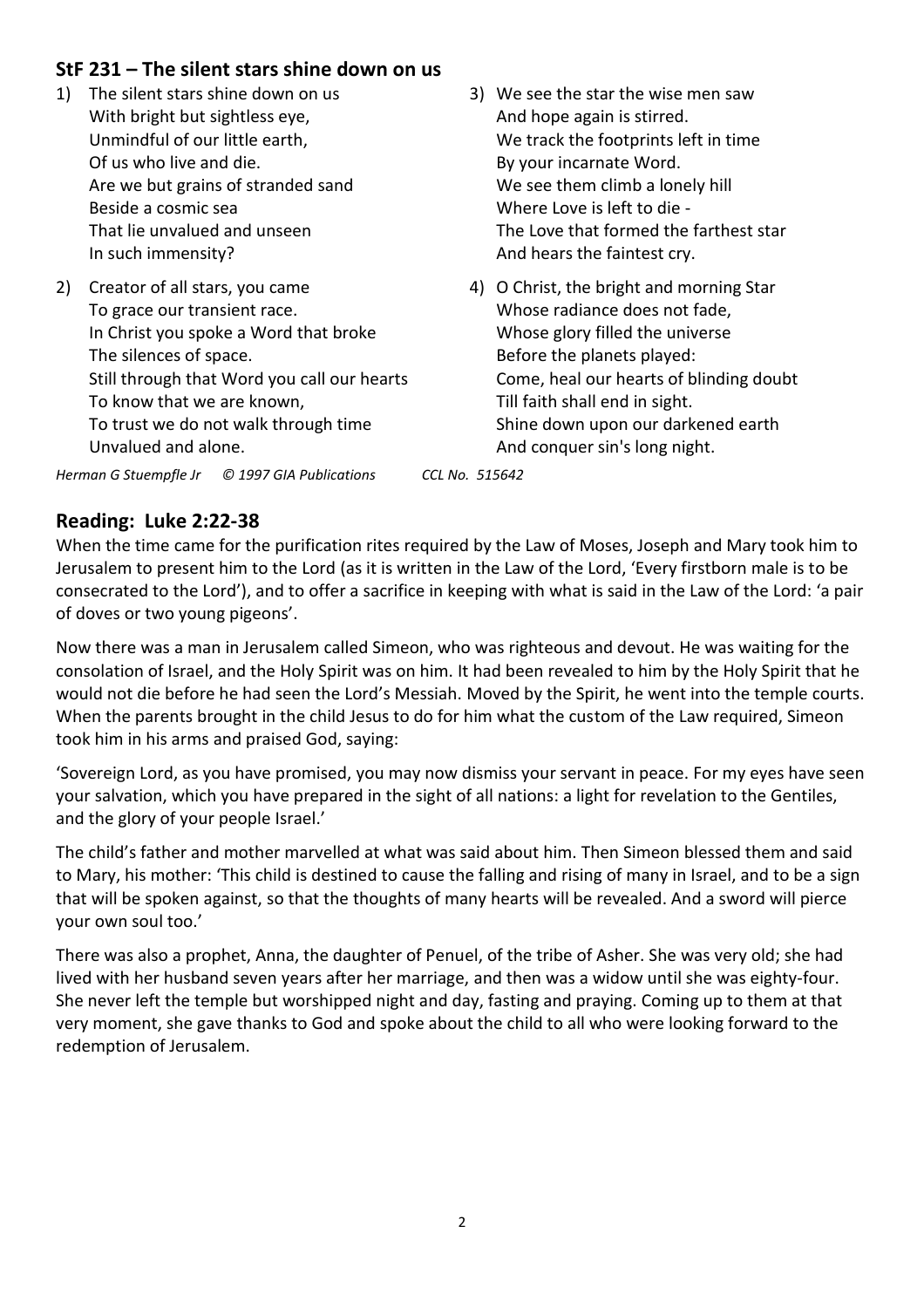#### **Sermon**

The roots of Candlemas are in the Jewish Law. Forty days after the birth of a child there was a ceremony signifying purification of the mother and presentation of the child to the Lord. In our gospel reading, the parents of Jesus took him to Jerusalem for this purpose. The passage describes, through the words of Simeon, Jesus being a light for revelation to the Gentiles, that is the whole world beyond the Jewish people. This reference to light is the reason that the feast has been associated with candles.

If Christmas on 25th December is counted as day 1, Candlemas occurs on day 40, which falls on 2nd February. In many churches, especially in Eastern Europe, Candlemas marks the end of the Christmas celebrations, so if, like me, you haven't taken your decorations down yet, it's no problem; you have several more days! I often think: why settle for 12 days of Christmas when you can have 40! The downside might be that we need someone to write another 28 verses for the song "The Twelve Days of Christmas". Some churches keep their Nativity scene on view until Candlemas, and some keep their Advent ring until then, continuing to light the candles for their services.

There has been a tradition until at least the 7th Century that at Candlemas churches bless the candles that will be used in worship in the year to come, hence the name of the feast. The 2nd February is also a midpoint between the winter solstice and the spring equinox, leading to a bizarre link with Groundhog Day in North America! A piece of weather lore says that if the groundhog (a type of burrowing rodent of the marmot family) emerges from its underground home on the 2nd February and sees its shadow (signifying clear weather) then it will retreat to its burrow and winter will persist for six more weeks. If the day is cloudy then spring is just around the corner. There's the quirky fact of the day for you! I doubt whether there is any meteorological veracity to it, but it's quaint nonetheless.

In our passage from Luke, the Greek word used to describe the presentation of Jesus in the Temple is parastesai, which means to present, but it can also mean to offer. Taking the second meaning, it prefigures the offering of Jesus on the cross for our sins. We see the two elderly devout Jewish people, Simeon and Anna. Because of their lifelong devotion and listening to God, they recognise that Jesus is the Messiah who has come not only to be the Saviour of Jerusalem and Israel but also a light to bring revelation to the Gentiles. Hence, light features strongly in the theme of this service.

I have given something of the background, but what does this mean for us today? Let me focus on Simeon and Anna for a moment. They were devout people who were in touch with and guided by God. Are we the same? Are we sufficiently tuned in to the Scriptures and sensitive to God's Holy Spirit that we recognise God's work when we see it?

Let us explore the presentation of Jesus and what this means for us. As the sacrifice of Jesus on the cross is foreshadowed, this reminds us that, as the book of Hebrews says, Jesus is our great High Priest who is the offering for our sins. Trusting in him, we can know ourselves to be forgiven, once and for all. We are released from past, present and future sins, and the guilt that goes along with them. We are set free to serve God and others without guilt, because the work of the High Priest is done, complete for ever, and he is now seated at the right hand of God the Father in heaven. As the hymn says, "He breaks the power of cancelled sin." Yes, the sin is cancelled. It has no further hold upon us. We are accepted by God now and for ever. Simeon states that Jesus is a light that will bring revelation to the Gentiles, so let us explore the theme of light and examine what this means for us.

As living beings we need both light and darkness. God made both in the beginning and separated them from one another so that we have light for our work and the darkness for our rest. Light is needed for plants to grow to provide food for us, so it is necessary for our own growth and health. Light helps us to find where we are going, so that we have direction. Jesus called himself the Light of the World. That light of Christ is necessary for our lives so that we can grow and become healthy spiritually. The light of Christ gives us direction in our lives.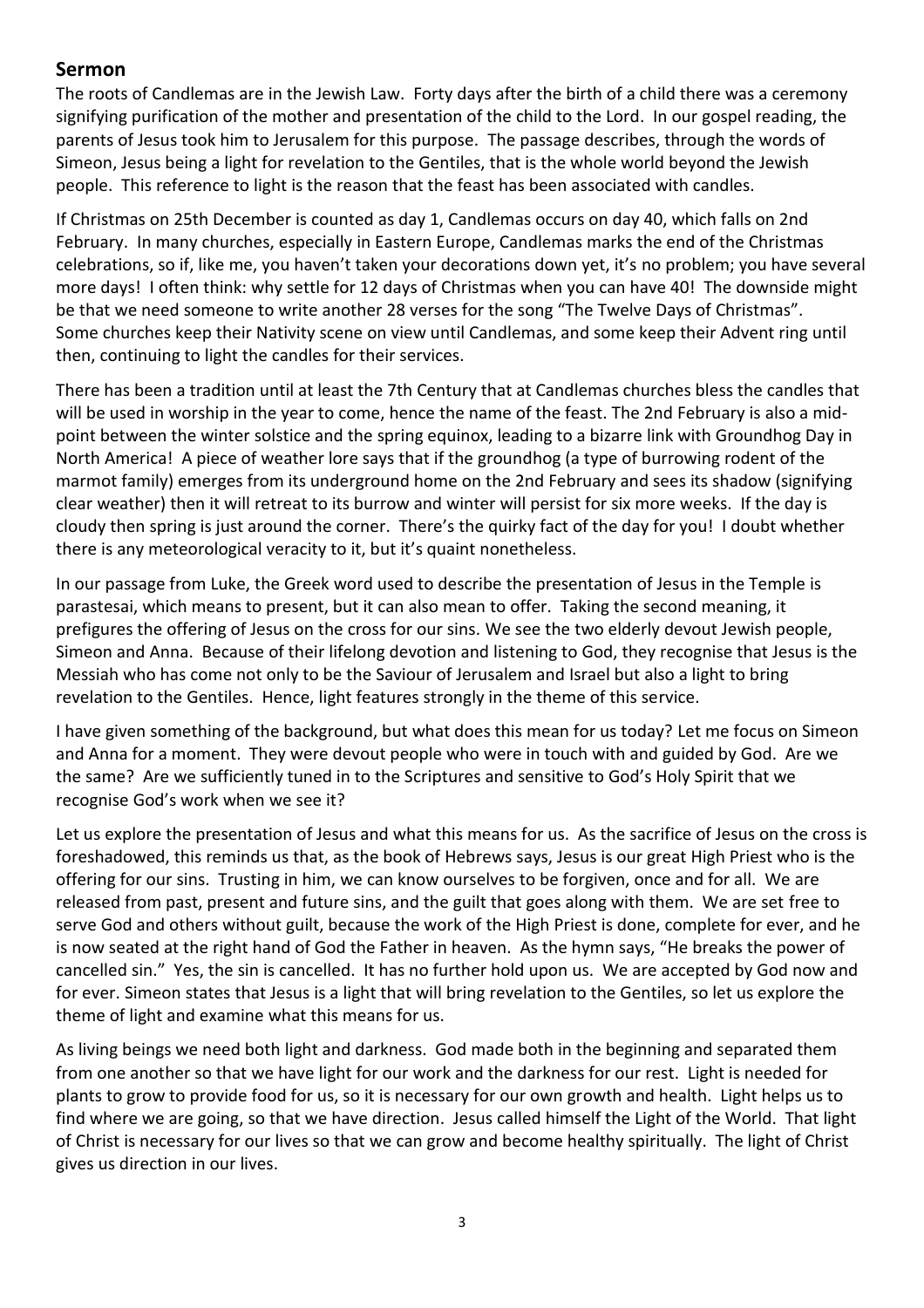Light can also be beautiful. Picture a rainbow, a cluster of stars or a display of the northern lights. In the same way, Jesus is beautiful too, because he is perfect love, mercy and grace. As we allow him to dwell within us, that beauty shines through us more and more. In this feast of Candlemas, let us examine our own devotion to God. Let us invite the Holy Spirit to fill us and direct our lives as we pray, worship and study the Scriptures. Let us be assured that once we accept God's free gift of salvation through Jesus Christ, our sins are forgiven once and for all and have no power over us. There is now no condemnation to those who are in Christ Jesus. Let us also recognise Jesus as the light of our lives and pray, "Jesus, light of the world, shine upon us in all of your glory and beauty." Amen.

### **StF 176 – Like a candle flame**

1) Like a candle flame, Flickering small in our darkness. Uncreated light, shines through infant eyes.

- *Ch) God is with us, alleluia. (God is with us, alleluia.) Come to save us, alleluia. (Come to save us.) Alleluia!*
- 2) Stars and angels sing, Yet the earth sleeps in shadows; Can this tiny spark set a world on fire?
- 3) Yet his light shall shine From our lives, Spirit blazing, As we touch the flame Of his holy fire.

*Graham Kendrick © 1998 Make Way Music CCL No. 515642*

#### **Prayers of Thanksgiving & Intercession**

We thank you, Lord, that in Jesus you have given us a strong advocate who knows our weaknesses and intercedes for us. In him we are assured of eternal life and we know that we can never be separated from his love**. Amen.**

In the beginning you created heaven and earth, yet we have treated them as if they were our own to exploit as we please. We pray that you help us to value your creation and steward it well. You separated light from darkness, yet human beings have mixed them up. We have wasted light at night time, obscuring the stars and confusing animals, birds, reptiles and insects such that biodiversity is depleted. Grant us wisdom to tread lightly upon the earth, so that our natural world is blessed. Where there is greed upon earth, let it be replaced by generosity and wisdom.

L: Jesus, Light of the World **R: shine upon us**

You determined the places on earth where nations might live, and you call them to dwell together in harmony, yet today many countries are at odds with one another. We bring to you the parts of the world where there are wars and conflicts, and areas with unjust governments. We pray for the Ukraine. We bring to you Afghanistan and other nations in turmoil. Grant peace to the world, including our nation and the Holy Land where Jesus once walked.

L: Jesus, Light of the World **R: shine upon us**

You made the world perfect, without death or disease or sorrow of any kind, yet today there are many who suffer. We bring to you those who are ill, people who sorrow, the bereaved, people nearing the end of their earthly lives, and those who are facing difficult situations and needing comfort or wisdom. Grant them all that they need to be more than conquerors through Christ.

L: Jesus, Light of the World **R: shine upon us**

You have given us your Holy Spirit to be our guide. Grant to our circuit and churches the wisdom and vision to follow your way to spiritual and numerical growth. Anoint our Ministers and members of your church, the body of Christ, with power and authority to proclaim your Word in our locality, united with people of all denominations that have allegiance to Jesus our Saviour.

L: Jesus, Light of the World **R: shine upon us**

Merciful Father, accept these prayers for the sake of your Son, our Saviour Jesus Christ. **Amen.**